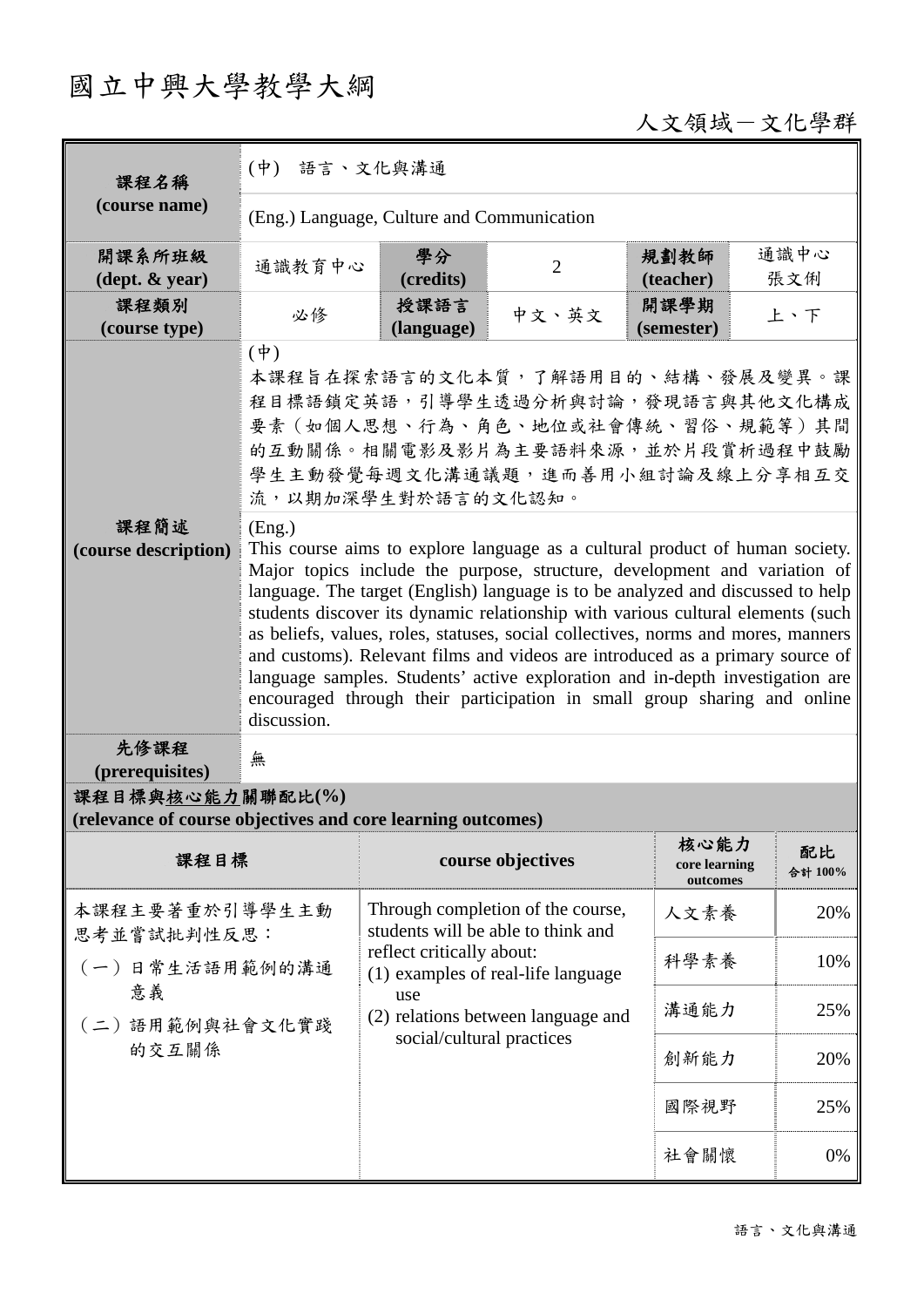#### 課程目標之教學方法與評量方法

**(teaching and assessment methods for course objectives)** 

| 教學方法 (teaching methods) | 學習評量方式 (evaluation)             |
|-------------------------|---------------------------------|
| 講授<br>計論<br>遠距教學        | 紙筆測驗<br>口頭報告<br>出席狀況<br>線上/課堂活動 |

# 授課內容(單元名稱與內容、習作**/**考試進度、備註)

**(course content and homework/tests schedule)** 

| WK                             | <b>Topic</b>                        | <b>Extended topic</b>            |  |
|--------------------------------|-------------------------------------|----------------------------------|--|
| 1                              | (Introduction to the course)        |                                  |  |
| $\mathbf{2}$<br>$\overline{3}$ | What do you know about language?    | English; Globish; lingua franca  |  |
| $\overline{4}$<br>5            | What is language/paralanguage?      | code-switching; stereotyping     |  |
| 6<br>$\overline{7}$            | Why do we need language?            | euphemism; political correctness |  |
| 8<br>9                         | How do we use language?             | argot; jargon                    |  |
| 10                             | (Midterm)                           |                                  |  |
| 11<br>12                       | How is language studied?            | acronym; abbreviation; blend     |  |
| 13<br>14                       | How is language taught and learned? | alliteration; onomatopoeia       |  |
| 15<br>16                       | How does language evolve?           | creole; dialect; pidgin          |  |
| 17<br>18                       | (Final)                             |                                  |  |

#### 教科書與參考書目(書名、作者、書局、代理商、說明) **(textbook & other references)**

Agar, M. H. (1996). Language Shock: Understanding the Culture of Conversation. Harper Paperbacks. Bauer, L. & Trudgill, P. (Eds.) (1999). Language Myths. Penguin.

Blum, S. D. (2008). Making Sense of Language: Readings in Culture and Communication. Oxford University Press.

Kramsch, C. & Widdowson, G. (1998). Language and Culture. Oxford University Press.

Ottenheimer, H. J. (2008). The Anthropology of Language: An Introduction to Linguistic Anthropology. Wadsworth Publishing.

Rawson, H. (1992). Wicked Words: A Treasury of Curses, Insults, Put-Downs, and Other Formerly Unprintable Terms from Anglo-Saxon Times to the Present. Three Rivers Press.

Salzmann, Z., Stanlaw, J., & Adachi, N. (2011). Language, Culture, and Society: An Introduction to Linguistic Anthropology. Westview Press.